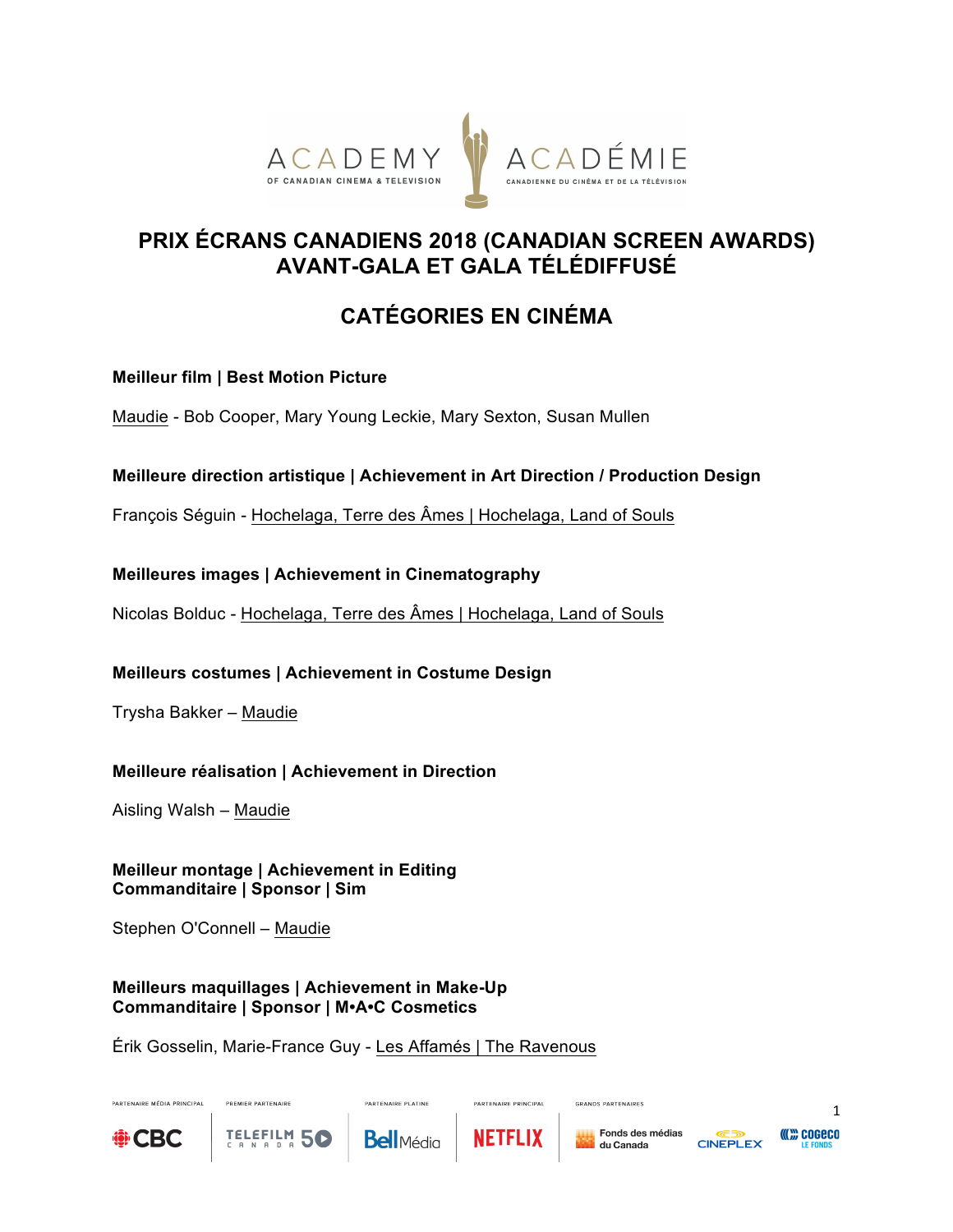## **Meilleure musique originale | Achievement in Music – Original Score**

Mychael Danna, Jeff Danna - The Breadwinner

## **Meilleure chanson originale | Achievement in Music - Original Song**

Qais Essar, Joshua Hill - The Breadwinner - "The Crown Sleeps"

## **Meilleur son d'ensemble | Achievement in Overall Sound Commanditaire | Sponsor | Deluxe Toronto**

Claude La Haye, Bernard Gariépy Strobl, Daniel Bisson, Louis-Antoine Lassonde - Hochelaga, Terre des Âmes | Hochelaga, Land of Souls

## **Meilleur montage sonore | Achievement in Sound Editing**

Nelson Ferreira, John Elliot, J.R. Fountain, Dashen Naidoo, Tyler Whitham, - The Breadwinner

#### **Meilleurs effets visuels | Achievement in Visual Effects Commanditaire | Sponsor | SPIN VFX**

Alain Lachance, Yann Jouannic, Hugo Léveillé, Nadège Bozzetti, Antonin Messier-Turcotte, Thibault Deloof, Francis Bernard - Hochelaga, Terre des Âmes | Hochelaga, Land of Souls

## **Meilleure adaptation | Adapted Screenplay**

Anita Doron - The Breadwinner

## **Meilleur scénario | Original Screenplay**

Sherry White - Maudie

#### **Interprétation masculine dans un premier rôle | Performance by an Actor in a Leading Role**

Nabil Rajo – Boost

#### **Interprétation masculine dans un rôle de soutien** | **Performance by an Actor in a Supporting Role**

Ethan Hawke – Maudie

PREMIER PARTENAIRE

TELEFILM 50



PARTENAIRE MÉDIA PRINCIPAL

**Bell**Média

PARTENAIRE PLATINE



PARTENAIRE PRINCIPAL

GRANDS PARTENAIRES



 $\mathfrak{Z}$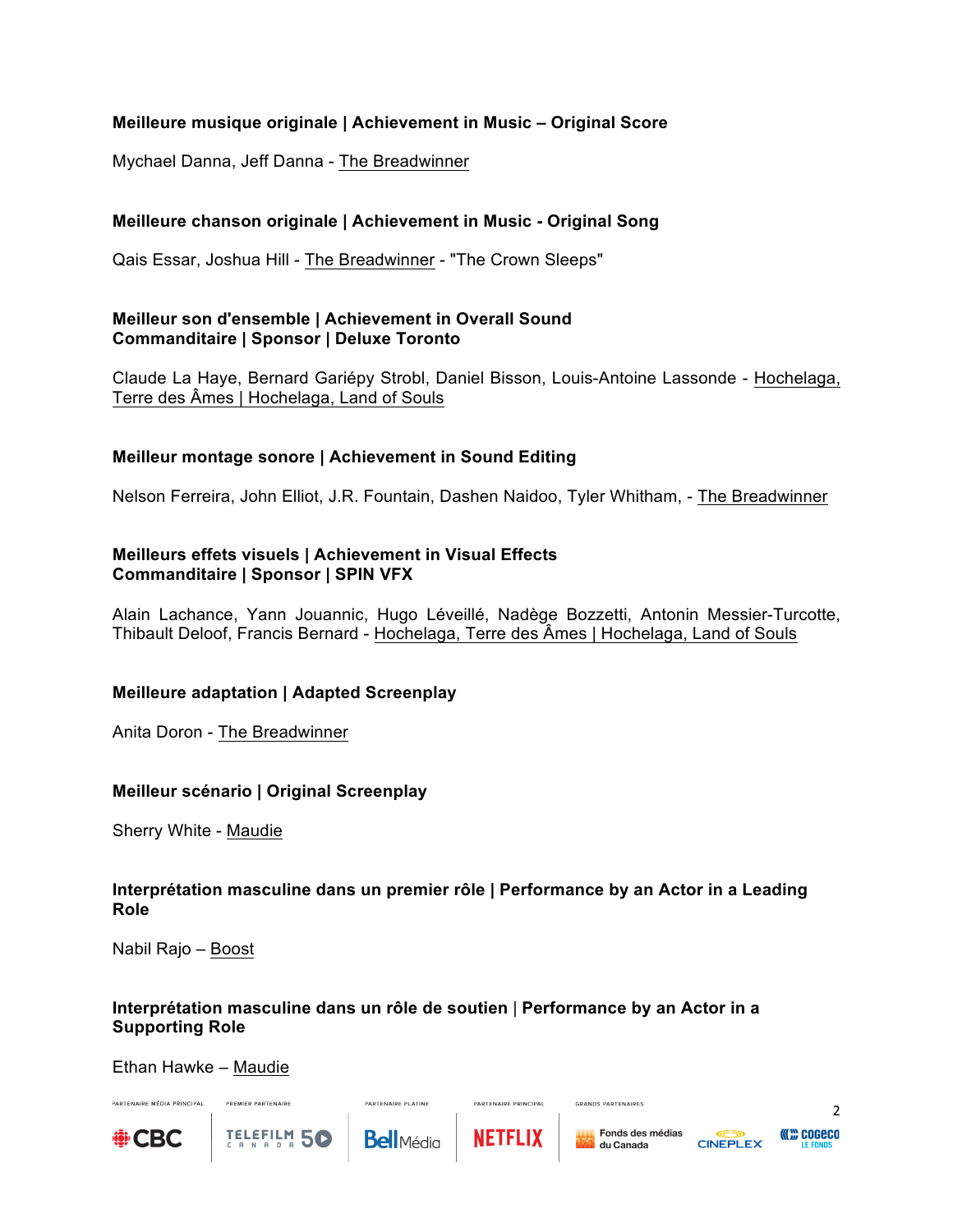#### **Interprétation féminine dans un premier rôle | Performance by an Actress in a Leading Role**

Sally Hawkins – Maudie

#### **Interprétation féminine dans un rôle de soutien | Performance by an Actress in a Supporting Role**

Bahar Nouhian - Ava

#### **Meilleur long métrage documentaire Ted Rogers | Ted Rogers Best Feature Length Documentary Commanditaire | Sponsor | Rogers Group of Funds**

Rumble: The Indians Who Rocked the World - Stevie Salas, Tim Johnson, Christina Fon, Catherine Bainbridge, Alfonso Maiorana, Linda Ludwick, Lisa M. Roth, Ernest Webb, Diana Holtzberg, Jan Rofekamp

## **Meilleures images dans un long métrage documentaire | Best Cinematography in a Feature Length Documentary**

Alfonso Maiorana - Rumble: The Indians Who Rocked the World

## **Meilleur montage dans un long métrage documentaire | Best Editing in a Feature Length Documentary**

Benjamin Duffield, Jeremiah Hayes - Rumble: The Indians Who Rocked the World

## **Meilleur court métrage documentaire | Best Short Documentary Commanditaire | Sponsor | Hot Docs**

Take a Walk on The Wildside - Lisa Rideout, Lauren Grant, Sasha Fisher



PARTENAIRE MÉDIA PRINCIPAL

PREMIER PARTENAIRE

**PARTENAIRE PLATINE** 



PARTENAIRE PRINCIPAL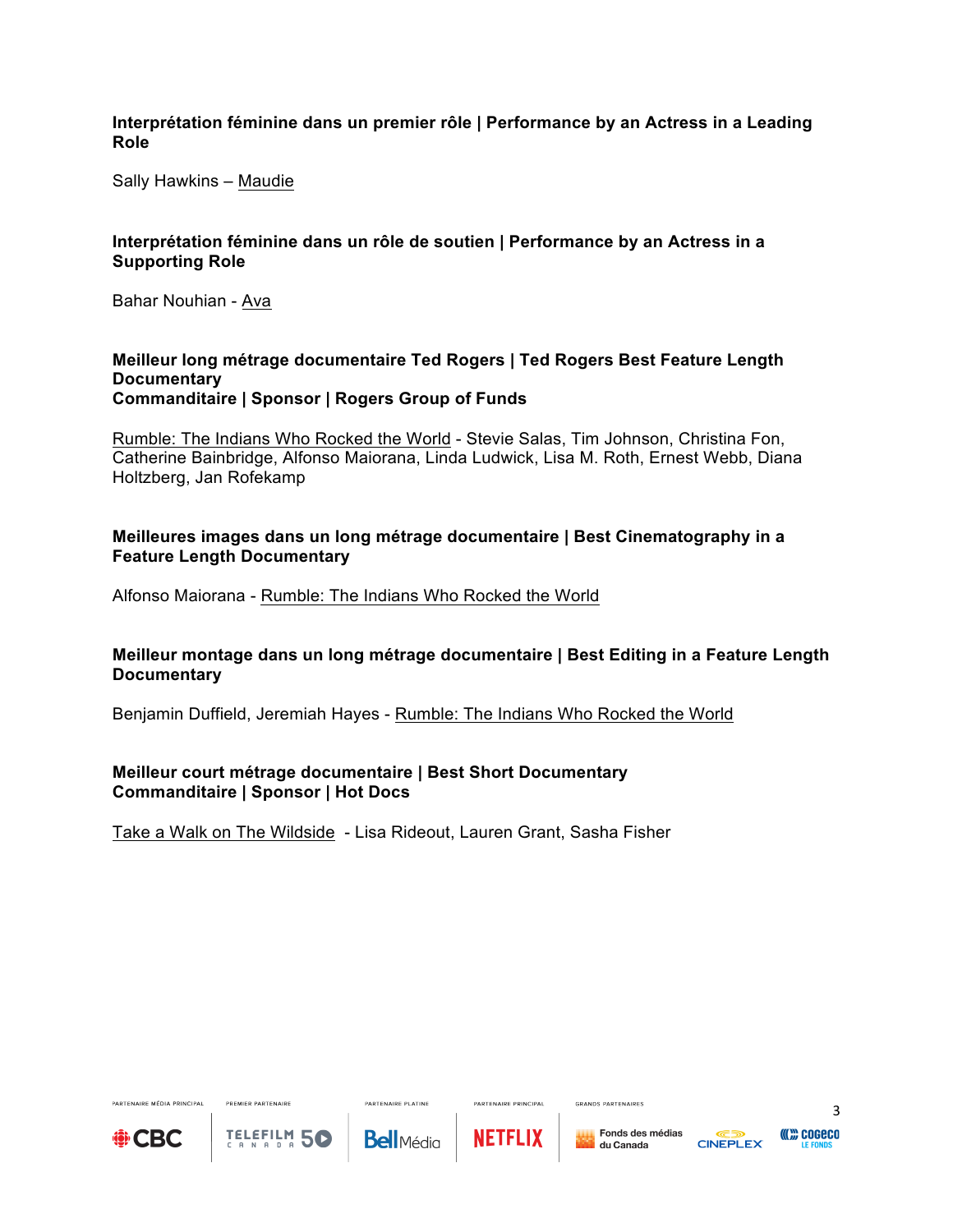# **CATÉGORIES EN TÉLÉVISION**

## **Best Drama Series Sponsor | National Bank of Canada**

Anne CBC (CBC/Netflix) (Northwood Entertainment) Moira Walley-Beckett, Miranda de Pencier

#### **Best Comedy Series Sponsor | Bell Fund**

Kim's Convenience CBC (CBC) (Thunderbird Entertainment) Ivan Fecan, Ins Choi, Kevin White, Alexandra Raffé, Anita Kapila, Sandra Cunningham

## **Best Reality/Competition Program or Series**

The Amazing Race Canada CTV (Bell Media) (Insight Production Company Ltd.) John Brunton, Barbara Bowlby, Mark Lysakowski, Mike Bickerton, Sarah James, Kyle Martin, Robyn Bigue, Ann Camilleri, Guy Clarkson, Steff Millman, Catherine Petersen

## **Best Lead Actor, Drama Series**

Vikings History (Corus Entertainment) (Take 5 Productions) Alexander Ludwig

#### **Best Lead Actress, Drama Series**

PREMIER PARTENAIRE

TELEFILM 50

Orphan Black Space (Bell Media) (Boat Rocker Media) Tatiana Maslany



PARTENAIRE MÉDIA PRINCIPAL

**Bell**Média

**PARTENAIRE PLATINE** 



PARTENAIRE PRINCIPAL



GRANDS PARTENAIRES

4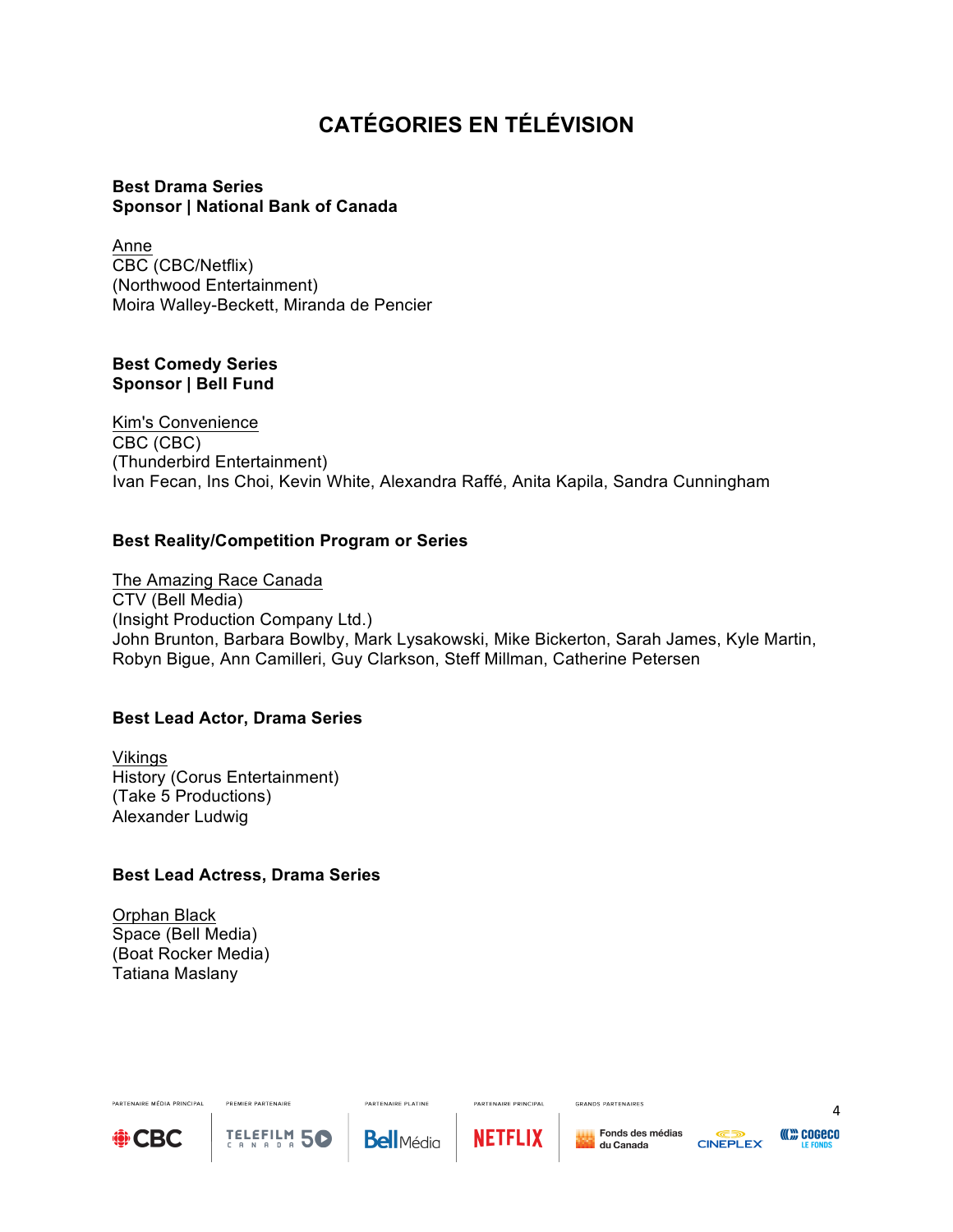#### **Best Lead Actor, Comedy**

Kim's Convenience CBC (CBC) (Thunderbird Entertainment) Paul Sun-Hyung Lee

#### **Best Lead Actress, Comedy**

Schitt's Creek CBC (CBC) (Not A Real Company Productions, Inc.) Catherine O'Hara

#### **Donald Brittain Award for Best Social/Political Documentary Program Sponsor | Rogers Group of Funds**

The Secret Path CBC (CBC) (Secret Path Film Inc.) Stuart Coxe, Mike Downie, Jocelyn Hamilton, Gord Downie, Justin Stephenson, Jeff Lemire, Sarah Polley, Patrick Downie

## **Best Performance, Sketch Comedy (Individual or Ensemble)**

Baroness von Sketch Show CBC (CBC) (Frantic Films) Carolyn Taylor, Meredith MacNeill, Aurora Browne, Jennifer Whalen

## **Best Limited Series or Program**

Alias Grace CBC (CBC) (Halfire Entertainment) Noreen Halpern, Sarah Polley, Mary Harron, D.J. Carson

## **Best Lead Actor, Drama Program or Limited Series**

Cardinal CTV (Bell Media) (JCardinal Productions Inc.) Billy Campbell

PREMIER PARTENAIRE

TELEFILM 50



PARTENAIRE MÉDIA PRINCIPAL



**PARTENAIRE PLATINE** 



PARTENAIRE PRINCIPAL